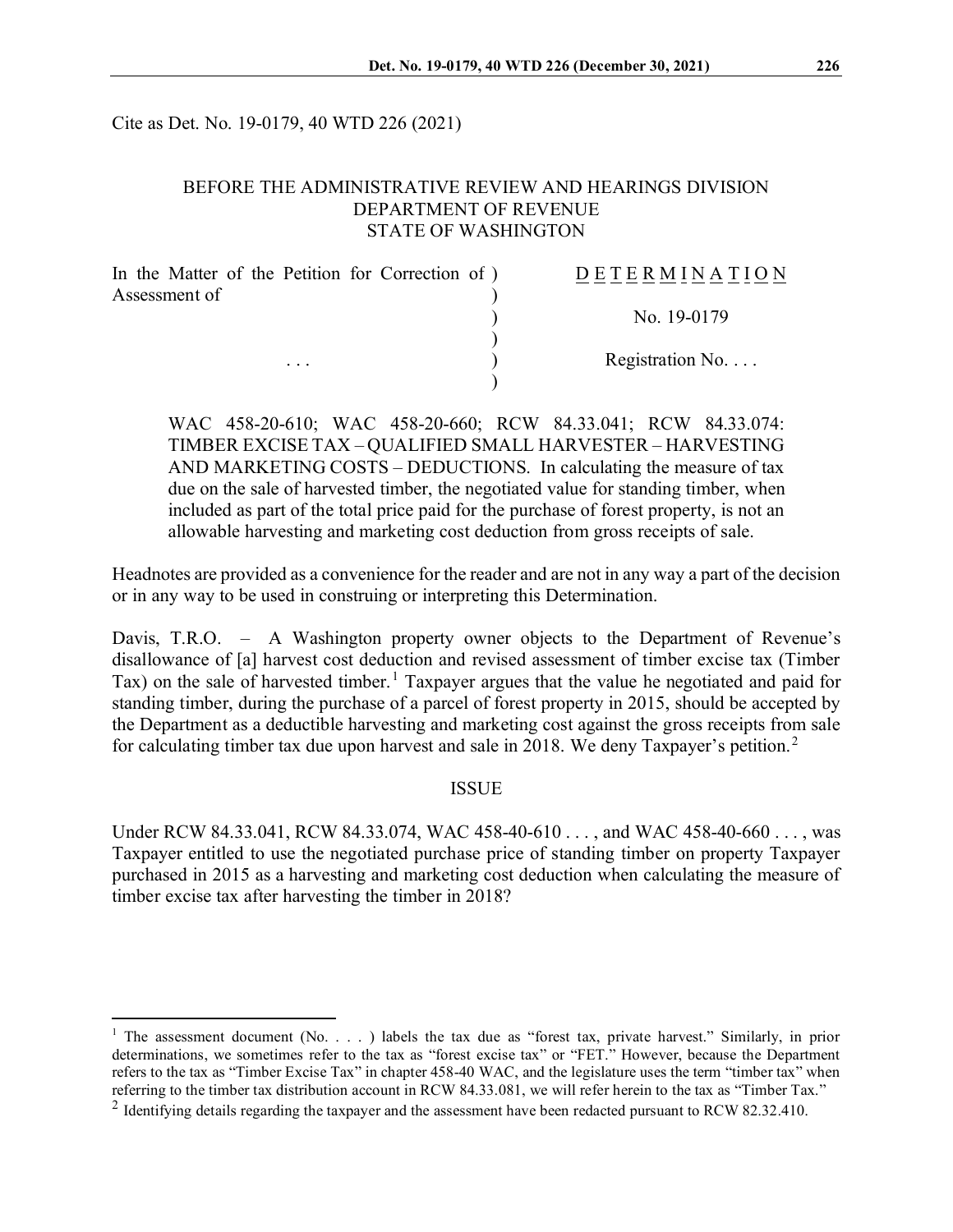# FINDINGS OF FACT

. . . (Taxpayer), a Washington resident, is the owner of . . . acres of forestland in . . . County, Washington. Taxpayer is a private citizen not in the business of harvesting timber. Taxpayer's purchase of this land and its timber closed, and title was transferred, [in] 2015. According to Taxpayer, at the time he purchased the land, all transferred harvestable timber was located on one . . . -acre parcel. This timber was located in Stumpage Value Area . . . for the purpose of calculating stumpage value under RCW 84.33.091 and WAC 458-40-660. Taxpayer negotiated a purchase price for the land with the seller, ultimately agreeing to pay \$ . . . for the . . . acres, of which Taxpayer asserted \$ . . . was to be for the land itself, and \$ . . . for the value of the standing timber on the land (Timber Value). A HUD-1 Settlement Statement provided by Taxpayer dated . . . 2015 shows the Contract Sale Price for the property listed as [purchase price].<sup>[3](#page-1-0)</sup>

In 2017, Taxpayer hired a private, third-party logger (Contractor) to harvest by clear-cut and sell the timber on Taxpayer's behalf in exchange for a negotiated payment of 50 percent of the sale value of general, non-[wood type], timber harvested, and 40 percent of the sale value of [wood type] harvested. Taxpayer stated the harvest was a one-time sale for Taxpayer's private benefit, and was not intended as a business or commercial activity. Taxpayer began cutting timber in December 2017 under timber harvest permit no. . . . (the Permit) as a "Small Harvester" under RCW 84.33.035(15) and WAC 458-40-610(29)(a), and completed cutting in March 2018. Taxpayer sold all harvested timber from this cut during 1st Quarter, 2018 (January through March). Taxpayer did not take bids from multiple prospective buyers, instead selling the harvested logs directly to a buyer on the commercial market. The buyer, a commercial mill, independently paid both Taxpayer and Contractor their respective negotiated shares at the time of purchase.

Following the sale, Taxpayer filed a timber sale report with the Department and paid Timber Tax of \$ . . . . Taxpayer calculated the tax due using the gross amount received for the harvested timber, less a deduction for harvest costs. Taxpayer included both the negotiated payment to Contractor and the Timber Value in the total harvest cost deduction, resulting in total deductions of \$ . . . and taxable income of \$ . . . . According to Taxpayer's timber sale report, the total volume of timber Taxpayer harvested was . . . board feet of [wood type] and . . . board feet of hardwoods, for a total of . . . board feet, taken by clear-cut. The gross amount Taxpayer received for the logs from the commercial mill was \$ . . . , resulting in payment owed to Contractor of \$ . . . . Taxpayer stated that the harvest was the only timber he cut or sold during the quarter and this was the only harvestable timber on the entire . . . acres.

Upon receipt of Taxpayer's report and payment, the Department's Special Programs Division, Forest Tax Section (Forest Section) examined the details of the sale, including Taxpayer records of the transaction, to determine Taxpayer's correct tax liability. During the examination, Forest Section was able to verify Taxpayer's payment to Contractor, but determined that the Timber Value was not a valid [h]arvesting and [m]arketing [c]ost under RCW 84.33.035(8), so this deduction was disallowed and the tax recalculated. Under the recalculated values, Taxpayer's new [h]arvesting and [m]arketing [c]ost deduction was \$ . . . , and the resulting [t]otal [t]axable  $[s]$ tumpage  $[v]$ alue was  $\$ \dots$ .

<span id="page-1-0"></span> $3 \ldots$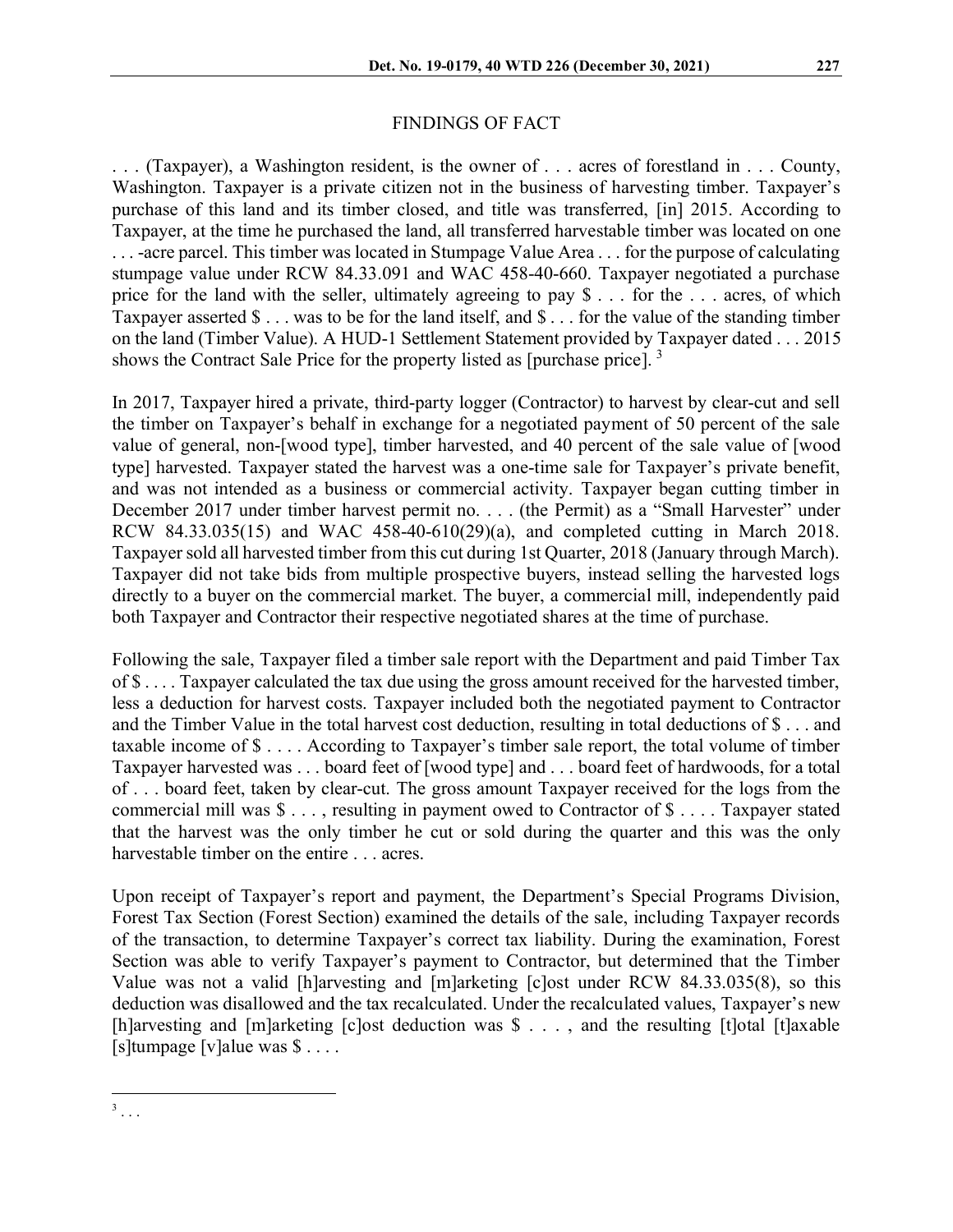As a result of the Forest Section examination, on June 28, 2018, the Department issued an assessment to Taxpayer for  $\$\ldots$ , including timber tax of  $\$\ldots$ , interest of  $\$\ldots$ , a five percent penalty for substantial underpayment of \$ . . . , and a tax credit of \$ . . . for the amount Taxpayer previously paid. Taxpayer objected to the assessment, and after some additional discussions with Forest Section, timely petitioned for review.

Taxpayer does not challenge the Department's calculated values with the exception that it objects to Forest Section's disallowance of the Timber Value as a deductible expense.

On review, Taxpayer provided additional email evidence documenting his negotiations for the purchase of the land parcel to demonstrate that the value of standing timber was separately bargained for by the parties and was added to the price of the land by seller as part of the total agreed sale price at the time of purchase. Taxpayer also provided a copy of the HUD-1 property settlement report from the 2015 property purchase, and a private timber appraisal report, dated August 22, 2016, stating the estimated value of standing timber on the parcel was " . . . logging truck loads and a market value of \$ . . . ." Taxpayer argues that the Timber Value was separately negotiated as the price of the standing timber and that the cost of the timber should be a deductible expense.

#### ANALYSIS

#### *Timber Excise Tax*

A Timber Tax is imposed on every person engaging in the business of harvesting timber on privately or publicly owned land. RCW  $84.33.041(1)$  $84.33.041(1)$  $84.33.041(1)$ .<sup>4</sup> The tax is equal to the stumpage value of timber harvested for sale or for commercial or industrial use, multiplied by specified rates. *Id*. A landowner selling timber is making commercial use of that timber. WAC 458-40-626. Timber Tax is imposed on timber harvested during the previous calendar quarter and due on the last day of the month following the quarter in which the timber is harvested. RCW 84.33.086; WAC 458-40-626. Qualified small harvesters, such as Taxpayer here, [5](#page-2-1) are permitted to deduct harvesting and marketing costs from the gross receipts of a timber sale to arrive at the taxable value, as follows:

When timber is sold after it has been harvested, the taxable value is the actual gross receipts from sale of the harvested timber minus the costs of harvesting and marketing the timber. When the taxpayer is unable to provide documented proof of harvesting and marketing costs, this deduction for harvesting and marketing costs shall be a percentage of the gross receipts from sale of the harvested timber as determined by the department of revenue but in no case less than twenty-five percent.<sup>[6](#page-2-2)</sup>

<span id="page-2-0"></span><sup>&</sup>lt;sup>4</sup> "Harvester" means "every person who from the person's own land or from the land of another under a right or license granted by lease or contract, either directly or by contracting with others . . . , fells, cuts, or takes timber for sale or for commercial or industrial use. . . ." RCW 84.33.035(7) (emphasis added). "Timber" means all "forest trees, standing or down, on privately and publicly owned land." RCW 84.33.035(18). There is no dispute here that Taxpayer was a harvester of timber, which he cut from his own land using a hired third-party contractor.<br><sup>5</sup> Under RCW 84.33.035 and WAC 458-20-13501(14), a "small timber harvester" is a harvester who takes two million

<span id="page-2-1"></span>board feet of timber or less for sale in a calendar year. Small harvesters, such as Taxpayer here, are granted limited exemption from B&O tax under RCW 82.04.333. However, they must still register and pay Timber Tax.

<span id="page-2-2"></span> $6$  The  $\$$ ... allowed by Forest Section here represents a deduction of 46.6 percent of Taxpayer's gross receipts.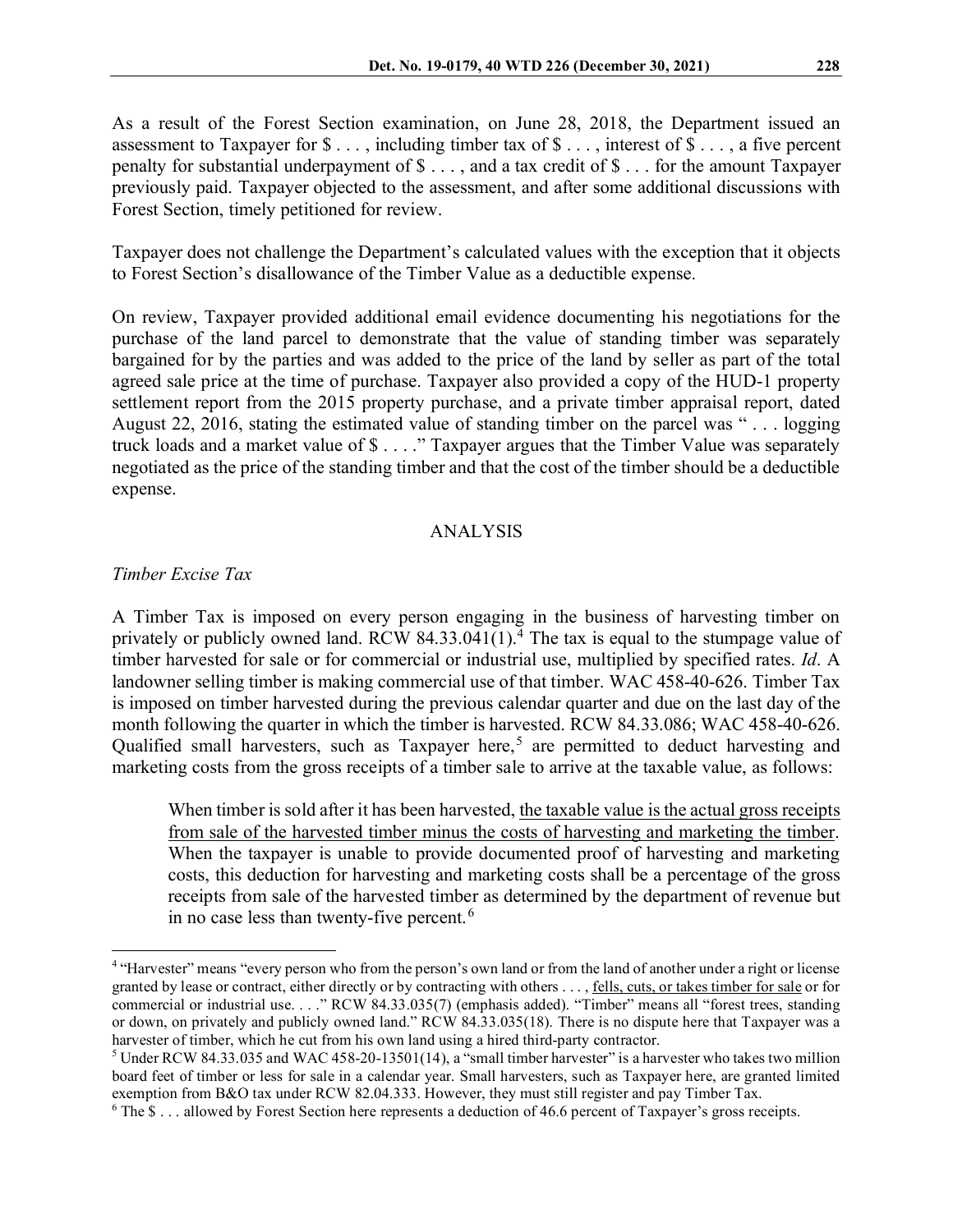RCW 84.33.074(3)(b) (emphasis added). *See also* WAC 458-40-610(11) and (29)(a). Here, according to Taxpayer's timber sale report, Taxpayer received \$ . . . in gross receipts from the sale of . . . board feet of timber and reported under the Small Harvester option.

## *Harvesting and Marketing Costs*

The Department's rules administering the Timber Tax statutes, RCW 84.33.010 through 84.33.096, are contained in Chapter 458-40 WAC. RCW 84.33.074(3)(b) directs the Department to determine the allowable harvesting and marketing cost deduction where the taxpayer is unable to provide documented proof of its costs. The Department interprets the term "harvesting and marketing costs" in WAC 458-40-610(11) as:

Only those costs directly and exclusively associated with harvesting merchantable timber from the land and delivering it to the buyer. The term includes the costs of piling logging residue on site, and costs to abate extreme fire hazard when required by the department of natural resources. Harvesting and marketing costs do not include the costs of other consideration (for example, reforestation, permanent road construction), treatment to timber or land that is not a necessary part of a commercial harvest (for example, precommercial thinning, brush clearing, land grading, stump removal), costs associated with maintaining the option of land conversion (for example, county fees, attorney fees, specialized site assessment or evaluation fees), or any other costs not directly and exclusively associated with the harvesting and marketing of merchantable timber. The actual harvesting and marketing costs must be used in all instances where documented records are available. When the taxpayer is unable to provide documented proof of such costs, or when harvesting and marketing costs cannot be separated from other costs, the deduction for harvesting and marketing costs is thirty-five percent of the gross receipts from the sale of the logs.

(Emphasis added.) *See also* Det. No. 15-0355, 35 WTD 296 (2016); Det. No. 16-0131, 35 WTD 573 (2016); Det. No. 08-0097, 28 WTD 105 (2008).

Here, Taxpayer provided documented records to support its calculation of deductible costs, which were verified by Forest Section during its examination. Therefore, Forest Section was required to use Taxpayer's values rather than the 35 percent standard deduction under WAC 458-40-610(11). However, Taxpayer's claimed deduction included both the \$ . . . payments to Contractor and the \$ . . . Timber Value. Because the Timber Value is . . . not "directly and exclusively associated with harvesting and marketing merchantable timber from the land and delivering it to the buyer" under WAC 458-40-610(11), it cannot properly be included in the deduction from gross receipts under RCW 84.33.074(3)(b). We find that Forest Section properly excluded the Timber Value from the allowed deduction and was required to recalculate the tax due under RCW 84.33.074(3)(b) and WAC 458-40-610(29).